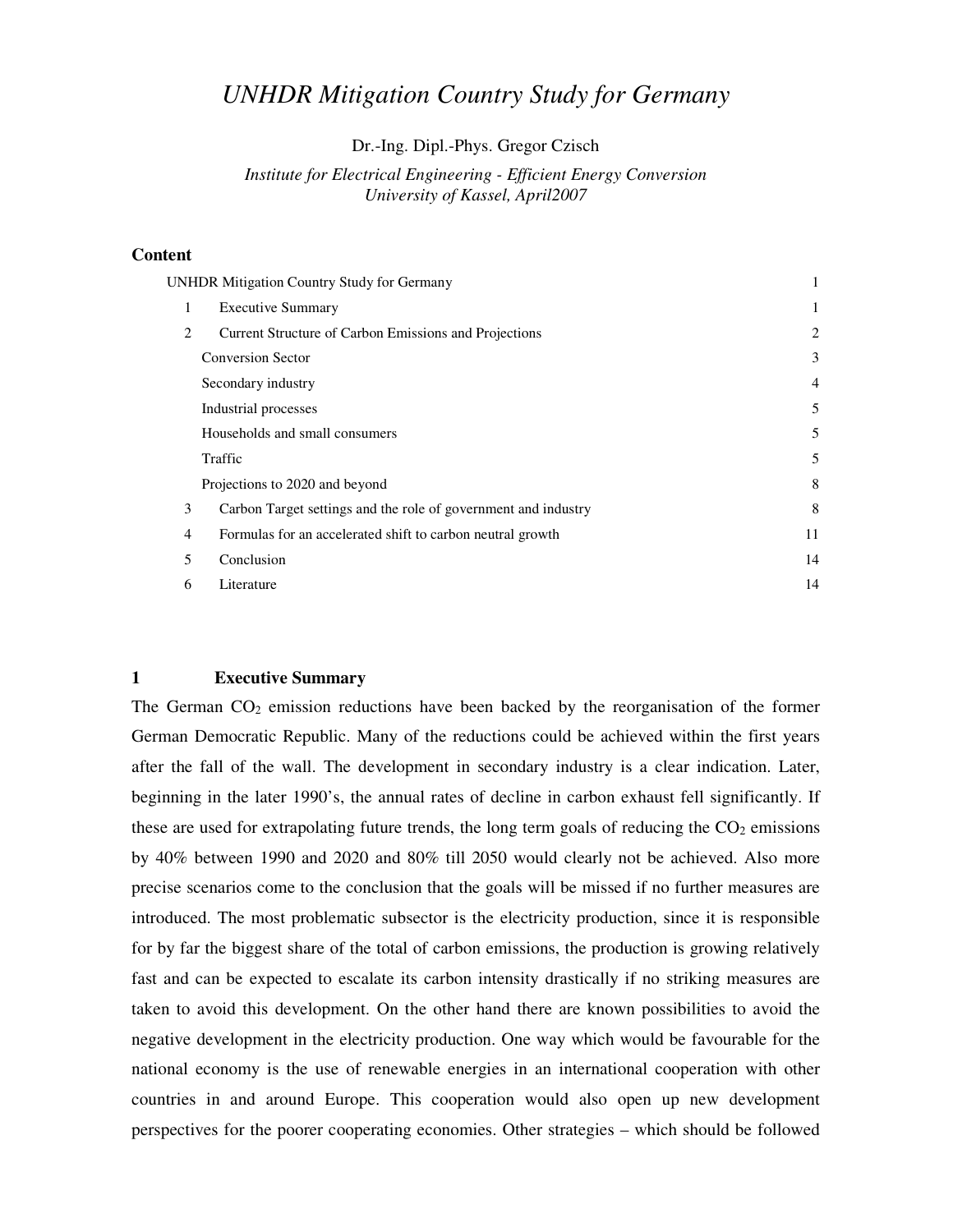anyway – would be to take much more effective legislative measures as well as spending much more money on energy research.

# **2 Current Structure of Carbon Emissions and Projections**

Since 1990, the base year for the reduction target setting for  $CO<sub>2</sub>$  emissions, the total  $CO<sub>2</sub>$ emissions in Germany was reduced from 1009 to 850 Mt of  $CO<sub>2</sub>$  in the year 2004 by nearly 15% (see Figure 1) [BMWi 2007**]**. One main reduction occurred as so called Wall-Fall-Profits from the de-industrialisation or reorganisation of the former German Democratic Republic, also known as East Germany, where the  $CO<sub>2</sub>$  emissions were cut by almost half since 1987 – similar to other former Eastern Block countries – while in the former Federal Republic of Germany a small increase in  $CO<sub>2</sub>$  emissions had been detected [Bundestag 1995] [Bundestag 1995a] [Bundestag 1995b]. The cut down in  $CO_2$  emissions of 11% between 1990 and 1995 can therefore not really be considered a success in terms of climate policy. In the following nine years, the  $CO<sub>2</sub>$  emissions only fell by roughly 4% or 4.4‰ per year (see Figure 3). This is a remarkably low reduction rate, since it was accompanied by a relatively low real growth of gross domestic product per capita of about 1.3% annually which not least resulted from an austerity policy involving most social classes and public expenditures<sup>1</sup>.



**Figure 1.** Total and sectoral historic  $CO<sub>2</sub>$  emissions in Germany 1990 – 2004, data source [BMWi 2007]

In 2004, 95% of the total  $CO<sub>2</sub>$  emissions in Germany were energy related the most important sector being the conversion sector, or energy industry, with 43% of the total emissions (see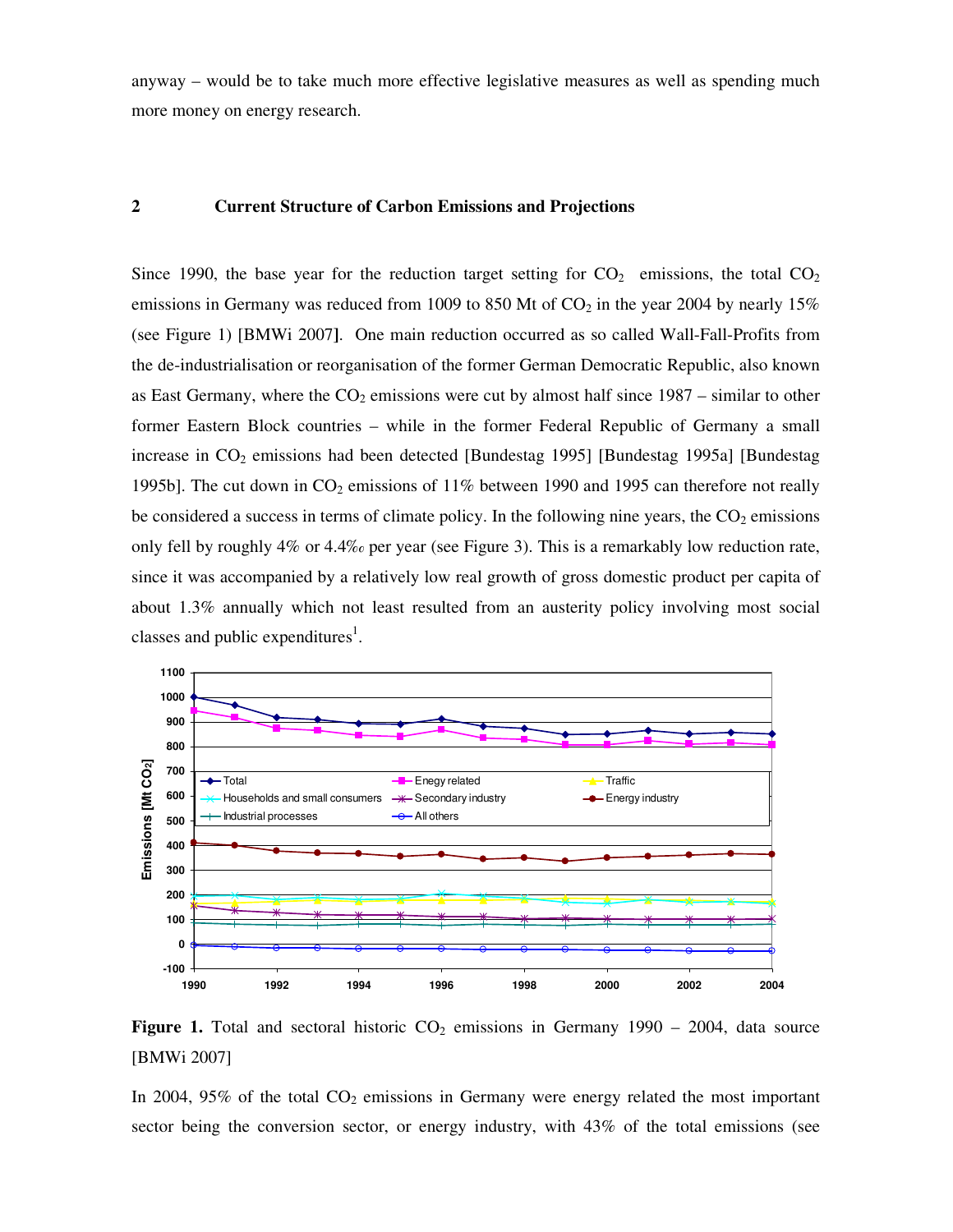Figure 2) and 45% of the energy related emissions. The emissions of the conversion sector come mainly from fossil fuel burning electricity production. Thus the electricity producing industry is the most important  $CO<sub>2</sub>$  emitter in Germany as indeed worldwide. The transport sector causes about 20% of the  $CO<sub>2</sub>$  emissions while road traffic is the dominating factor accounting for almost 94% of the sectoral emissions. Of equal importance are the emissions of households and small consumers with 19% of the emissions in 2004 dominated by households which are responsible for more than two thirds. Slightly smaller are the emissions of secondary industry (The secondary sector of industry includes those economic sectors that create a finished, usable product: manufacturing and construction.) accounting for  $12\%$  of the total  $CO<sub>2</sub>$  output followed by industrial processes with 9.3%.



**Figure 2.** Sectoral share of the historic  $CO_2$  emissions in Germany 1990 – 2004, data source [BMWi 2007]

# *Conversion Sector*

The  $CO<sub>2</sub>$  emissions of the conversion sector, or energy industry, have been reduced by  $12\%$ between 1990 and 2004. Its share of the total emission reduction in Germany was 32% and its total contribution of emissions in 2004 was 362  $Mt_{CO2}$ . As already stated above, the emissions of the conversion sector are mainly caused by electricity production. Only a relatively small fraction of roughly between 5 and 10% of its emissions are not related to electricity production [UBA 2005]. The electricity sector in Germany is a highly problematic sector since between 1995 and 2004, electricity consumption has grown at nearly the same rate as the economy [DoE 2006a]. (The domestic electricity consumption contributes about 27% to the total consumption and the industrial consumption about 47% [BMWi 2007**]**. Both shares have been quite stable between 1991 and 2004. The rest of the consumption consists of 14% in the trade and business sector, 8%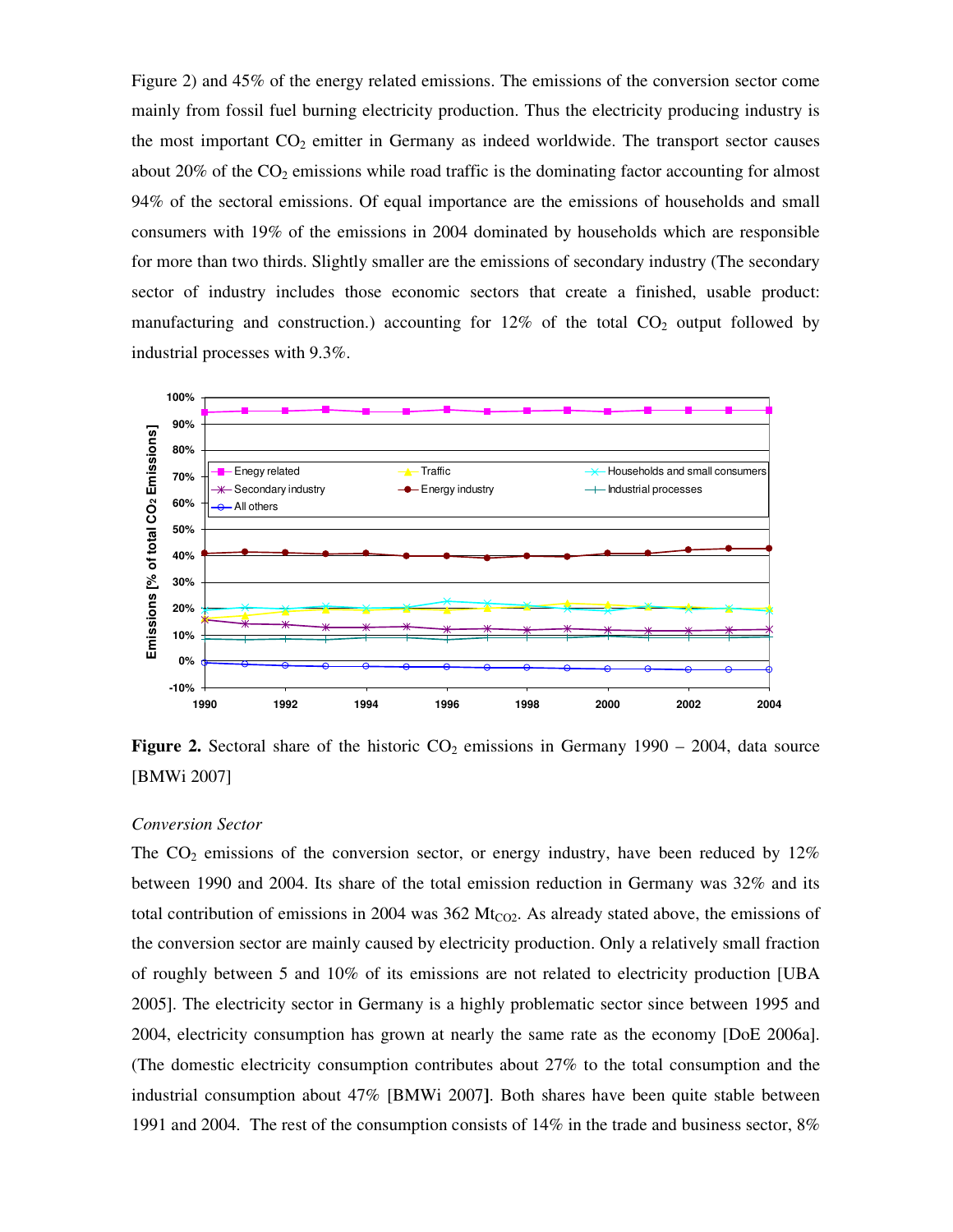in public facilities,  $3\%$  in the transport sector and  $2\%$  in agriculture.) As the demand for energy from the conversion sector increased, the sector had to reduce its contribution to the carbon emissions by more efficient production. Even though this was successful to a certain extent, the share of the total  $CO_2$  emissions grew from 41 to 43% for this sector (see Figure 2). Due to the high relevance of the electricity production for  $CO<sub>2</sub>$  emissions in Germany, further aspects are discussed in the box "Case study electricity" below.

#### *Secondary industry*

The secondary sector of industry includes those economic sectors that create a finished, usable product: manufacturing and construction. The  $CO<sub>2</sub>$  emissions of secondary industry were reduced by 34% between 1990 and 2004. Its share of the total emission reduction in Germany was 35%. In the industry sector only a fraction of 15% of energy consumption is used for space heating (see. e.g. [UBA 2005]). In 2004 the secondary industry emitted 103  $Mt_{CO2}$ . There are some remarkable reductions in some subsectors. Between 1991 and 2004, the industry producing devices for electricity production, distribution and the like reduced its  $CO<sub>2</sub>$  emissions by 81% (see [DESTATIS 2006]). The same relative reduction could be monitored in the industry producing broadcasting, television and communications technology.



Figure 3. Development of total and sectoral historic CO<sub>2</sub> emissions in Germany between 1990 and 2004 in relation to the emissions in 1990, 1990 = 100%, data source [BMWi 2007]

The production of machines reduced its emissions by 65% followed by 59% by the production of wood and wooden products (excluding the production of furniture) and 55% by the production of textiles. The production of rubber and plastic goods emits 53% less and the industry producing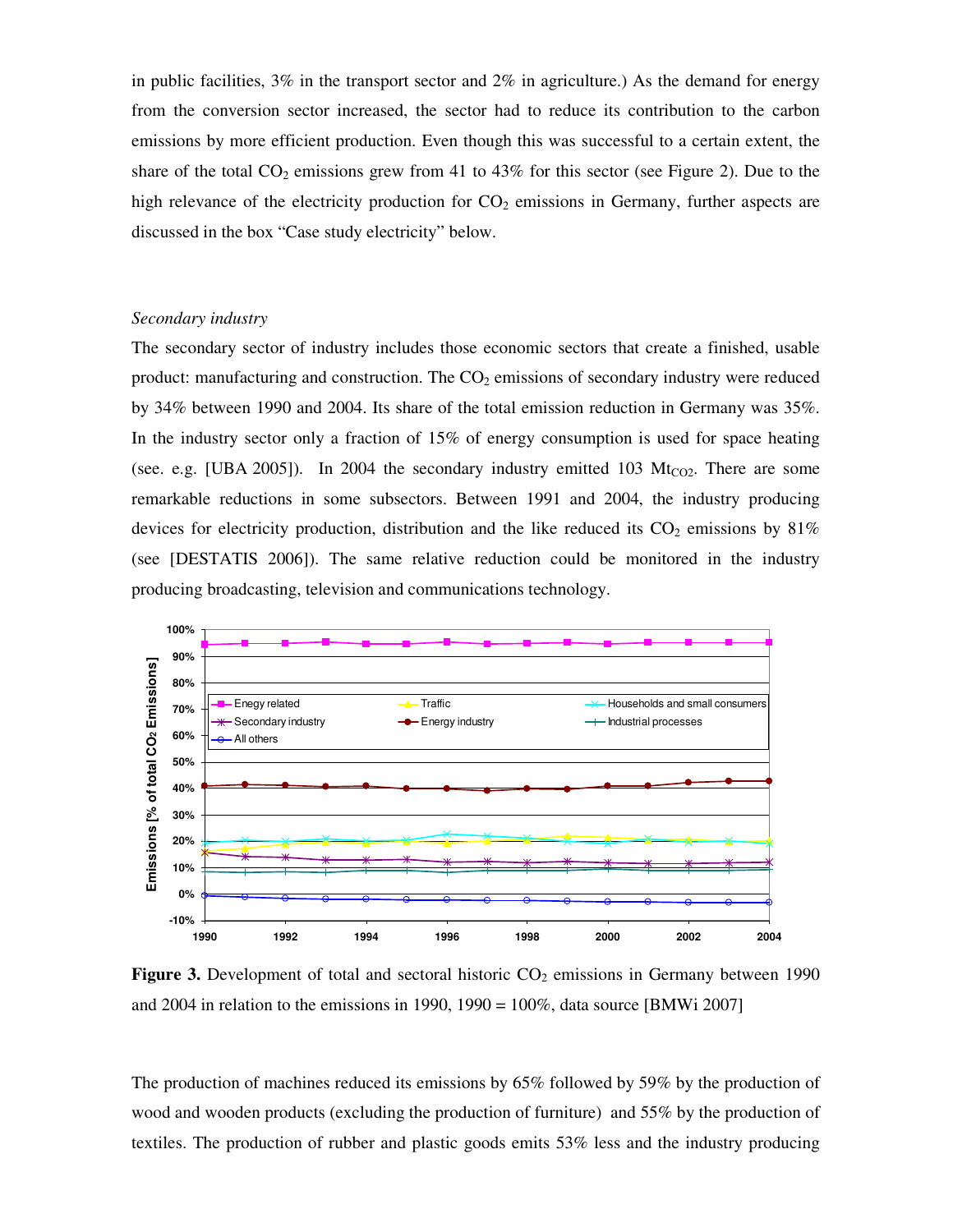automobiles and parts for automobiles has reduced its emissions by 41%. Altogether these seven subsectors have reduced their emissions by more than 21  $Mt_{CO2}$ . This is a quite substantial part of the total reduction within the secondary industry. However the question is raised, not only for these subsectors, of whether this is a progress in efficiency or also the effect of a relocation of energy intensive industrial production into other countries. If this is indeed the case, it raises the question as to whether the production at the new locations is less carbon intensive than it former was in Germany. Climate change is an international task. But it also is worth mentioning that by far the biggest emission reductions in this sector coincide with the de-industrialisation of the former German Democratic Republic.

#### *Industrial processes*

The  $CO<sub>2</sub>$  emissions from industrial processes have been reduced by 8% between 1990 and 2004, contributing 4% of the total emission reduction in Germany. Its total contribution to the German emissions is 79 Mt<sub>CO2</sub>. In 2001, the main part of the secondary energy consumption (65.8%) of industry was the direct use of fossil fuels of which 86.5% were used for process heat and 12.5% for space heating. The major remainder of secondary energy use (31.5%) was electricity consumption.

# *Households and small consumers*

The CO2 emissions of households and small consumers decreased by 11% and 27% respectively between 1990 and 2004. Because of the dominating role of household emissions, the combined reduction is only about 16%. Its share of the total emission reduction in Germany was 20%, contributing  $162 \text{ Mt}_{\text{CO2}}$  to German emissions in 2004. 30% of the entire final energy in Germany is consumed in households of which 87% is used for space heating and warm water, thus almost completely responsible for  $CO<sub>2</sub>$  emissions in the household sector (see [AKE 2005]). These emissions decreased by only 5‰ per year between 1990 and 2003, but due to large annual fluctuations in consumption this value is statistically not very significant (see [AKE 2005]). The group of small consumers is made up of the subsectors trade, services and remaining consumers. As in households, the main energy consumption of the small consumers is for space heating, accounting for roughly two-thirds (see. e.g. [UBA 2005]).

## *Traffic*

The  $CO<sub>2</sub>$  emissions of traffic in Germany rose by 5% between 1990 and 2004. Thus traffic contributed negatively to the total emission reduction with an additional share of -6% in proportion to the overall reduction. The traffic sector is the only sector with a rise in emissions. But here the maximum emission was reached in 1999 with an increase of 24  $MT_{CO2}$  above the value of 1990. Until 2004, the augmentation was reduced to 15  $MT_{CO2}$  and emissions were 171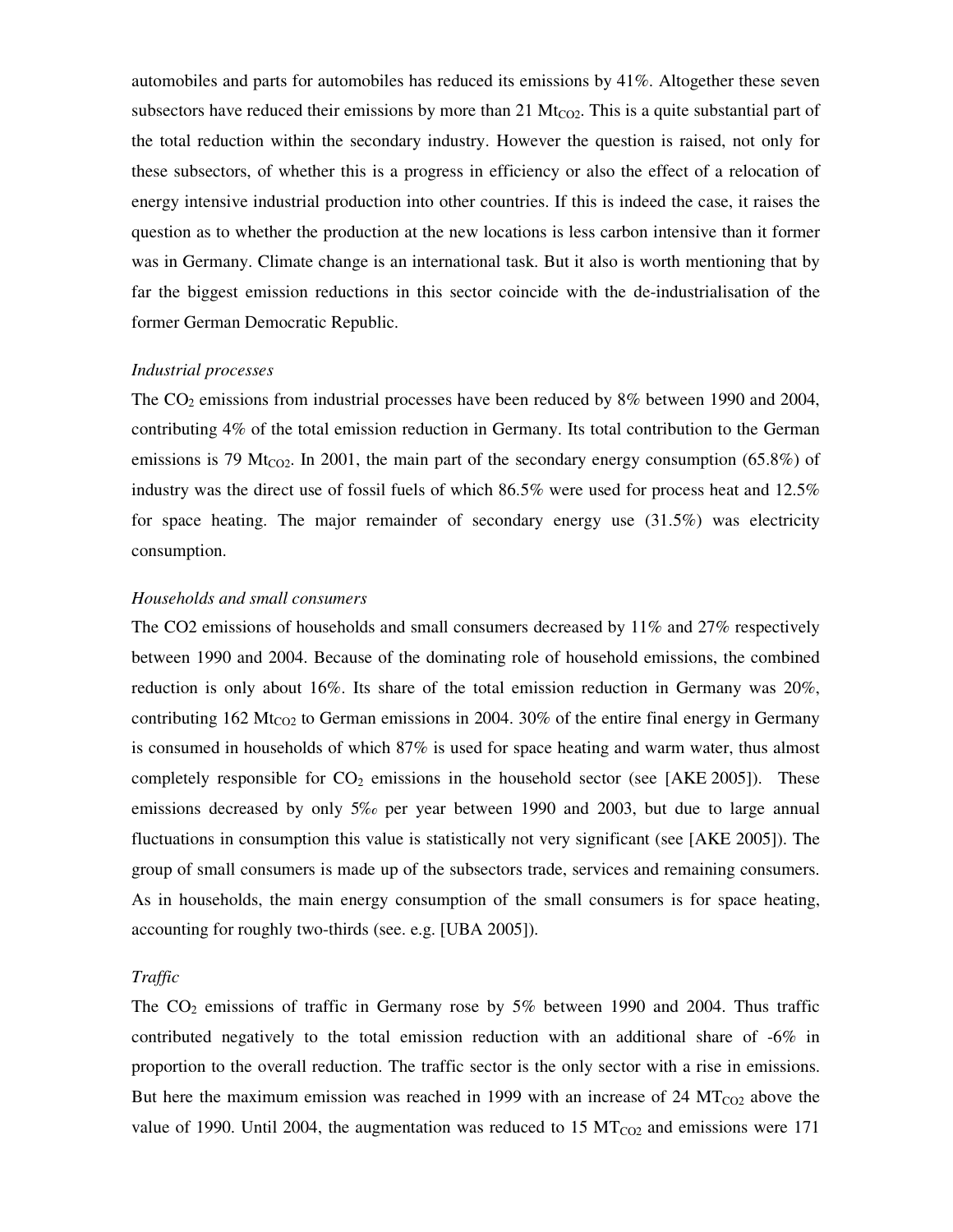MTCO2. "*The most important energy sources (fuels) currently used in the German transport system are petrol (accounting for approx. 45 per cent), diesel (accounting for close to 42 per cent) and kerosene used in air traffic (accounting for nearly 11 per cent of total fuel consumption in this sector). Two-thirds of the energy consumption in the transport sector is due to passenger transport (as of 1999), with private motor vehicles accounting for the largest share*" [Bundestag 2002].

#### **Case study electricity**

The carbon emission from electricity production in Germany is slightly below but corresponds quite well with world wide figures. Worldwide 10.5  $Gt_{CO2}$  or almost 45% of the total  $CO<sub>2</sub>$ emissions from fossil fuels stem from big power plants with annual exhausts of more than 0.1 Mt  $_{\text{CO2}}$  [IPCC 2005]. The biggest part of the CO<sub>2</sub> production in the German electricity sector in 2002 was from lignite fired power plants which account for 29% of energy content of the fuel consumption for electricity production followed by hard coal burning plants accounting for 22% whilst 9% is contributed by gas fired power plants. The total gross production of electricity was at quite a stable level between 1990 and 1999 and rose by 60 to 616 TWhel by 2004.

Despite the growth, it was possible to substantially reduce the carbon intensity in the energy – conversion sector. The total emissions of this sector declined from  $410 \text{ Mt}_{CO2}$  in 1990 to 362 in 2004, reaching a minimum in 1999. Since then the emissions grew by 26  $Mt_{CO2}$  until 2004. The main reason for the increase in emissions was the increase in electricity production from lignite which grew in the same period from 136 to 158 by 22 TWh<sub>el</sub> or 16%. Another considerable rise was in electricity production from Gas and Oil which may be a result of the liberalisation of the electricity market possibly calling for more faster deliverable electricity as would be the case if least cost planning was in "one hand". The declining production from hard coal compensated for this increase. Furthermore there was a slight decrease in electricity production from nuclear energy which in 2004 still accounted for 167 TWh<sub>el</sub> and holds the biggest production share in the German electricity sector. This production is mainly  $CO<sub>2</sub>$ -free but it is regulated by law that it will be phased out within a relatively short time [BGBL 2002]. "*If the decision had been taken at the time to build coal-fired instead of nuclear power plants, using them to generate the same annual quantity of power, the CO2 emissions in Germany would have been approx. 160 million tonnes higher per year.*" and "*If we were now to replace these nuclear plants with modern fossilfired plants with the kind of characteristics described in Chapter 3, CO2 emissions would still rise by 100-120 million tonnes (the higher figure applies to retaining the current mix of fossil fuels, the lower figure for doubling the natural gas component in fossil power generation from*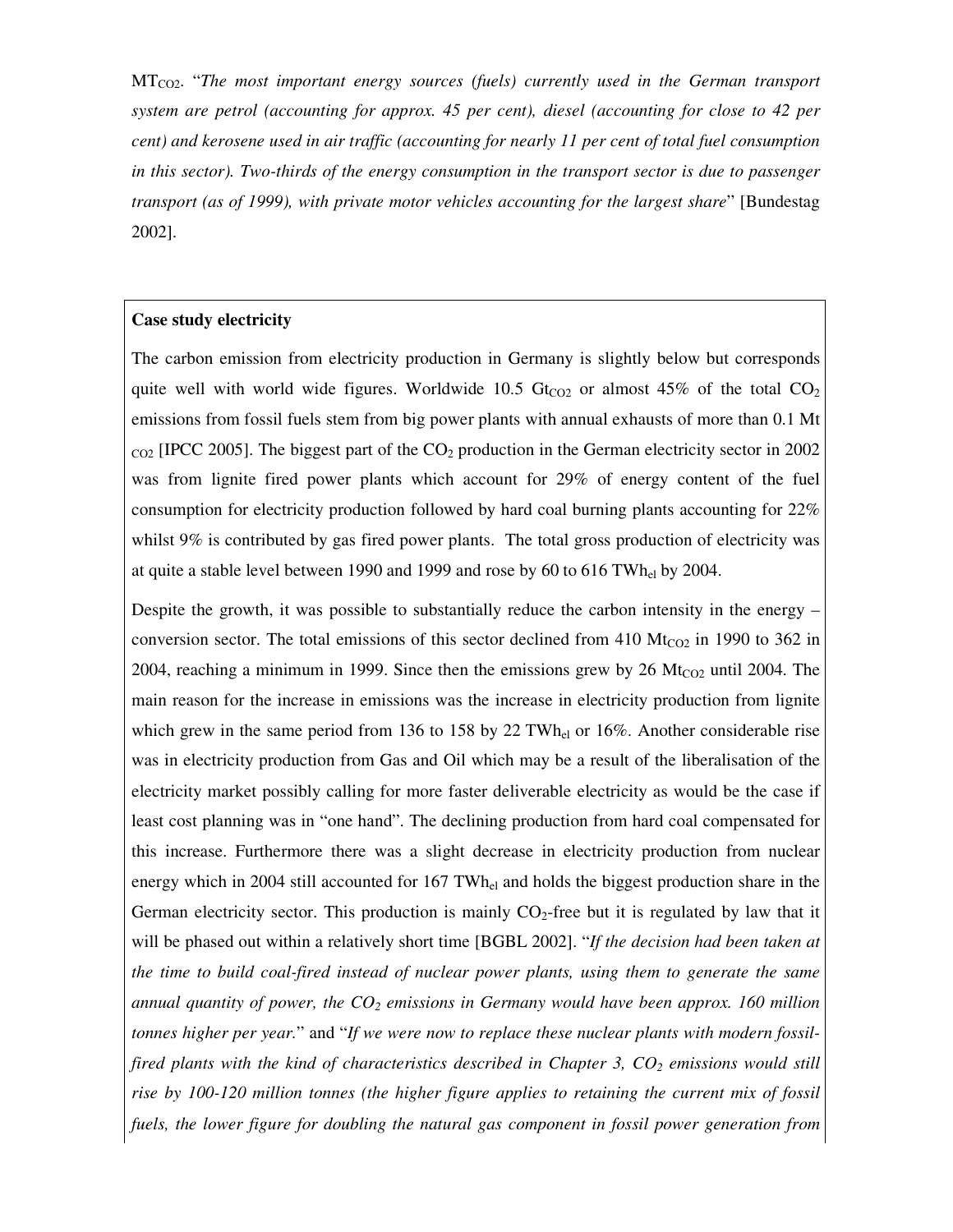*the current 16% to 32%).*" is stated in [AKE 2005]. It is not yet clear how to substitute the electricity in a climate-friendly manner.

Almost  $CO<sub>2</sub>$  neutral electricity production from renewable energies is a relatively fast growing factor in the German electricity supply. The German feed in law (the Electricity Feed Law – StrG – and its extensions in form of the "Renewable Energy Sources Act" "Erneuerbare-Energien-Gesetz" – EEG [BGBL 2004]) has enabled this great success for renewable energies. Wind energy started in 1991 with less than 0.1 TWh<sub>el</sub>, produced 5.5 TWh<sub>el</sub> in 1999, 25.5 TWh<sub>el</sub> in 2004 and 26.5 TWh<sub>el</sub> in 2005. The biggest growth of wind power capacity was in the year 2001 with 3.2 GW. The installation rate has since declined rapidly to about 1.8 GW in 2005. This is mainly due to the fact that the step into the sea to the use of offshore wind power has not yet been achieved, while the good land sites became more and more rare. In particular, problems with insurance and the resulting financing problems of offshore projects would have had to be solved by adjusted policy measures. Here policy did not cope adequately with its large responsibility of setting the right incentives.

The production from hydropower rose from 19.7 TWh<sub>el</sub> in 1990 to 27.8 TWh<sub>el</sub> in 2004. Also the use of biomass for electricity production rose rapidly from 0.7 TWhel in 1995 to 11.4 TWh<sub>el</sub> in 2005. During the same period, photovoltaic electricity production rose from 11  $MWh_{el}$  to 1 TWh<sub>el</sub> and since 2004 even geothermal electricity production has started. The total  $CO<sub>2</sub>$  savings due to the use of renewable energies in the electricity sector in Germany was estimated to be 37 Mt of  $CO_2$  in 2003 [UBA 2005].

Considering the huge proportion of the total electricity production from nuclear energy which is to be phased out by law and furthermore considering the decelerated growth of the use of wind energy as well as the high carbon intensity of fossil electricity production and the relatively fast growth of electricity consumption it must be said that a switch to climate friendly electricity production is a key task. However, the problems do not have to be as big as they seem at first sight. A current study shows that a totally renewable electricity supply is possible for Europe with current technology and at the same time at costs that need not at all be a problem for our national economies [Czisch 2005] (see also [GCJS 2004]). The study shows the most economic path was based on international cooperation and international electricity transport. The latter is used to balance the weather-dependent electricity production from renewable sources in order to make the best production sites accessible for common use and to enable the use of hydropower as well as decentralized biomass with its inherent storage capability for common duties within the supply area. This can be interpreted as a recommendation for action for political decision-makers, who should thus deliberately pursue international co-operation in the field of renewable energy use and include in particular the issue of international electricity transmission. The responsibility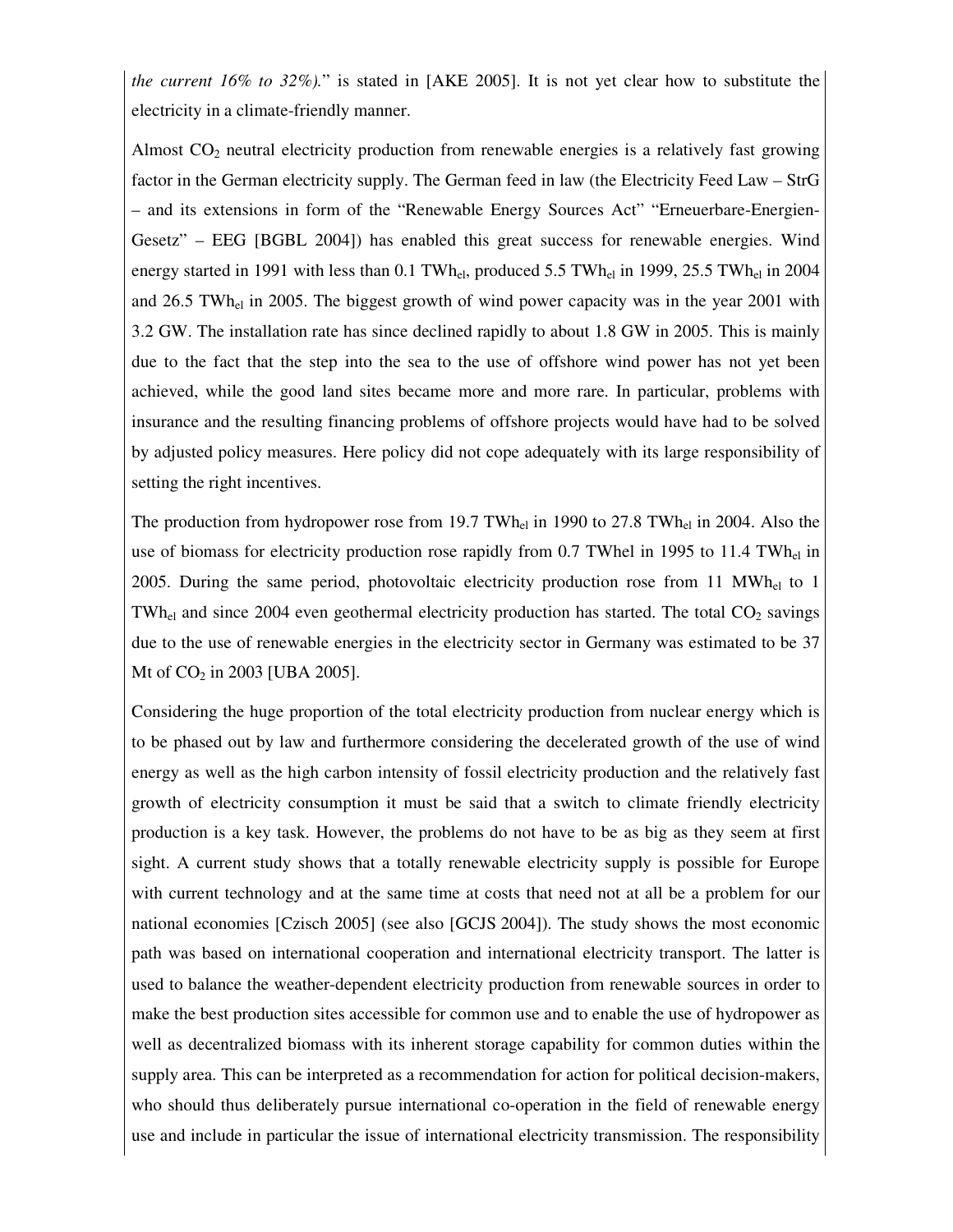for future action now lies in the field of policy. A substantial task for policy-makers would be to organize the necessary international co-operation and to develop legal and economic instruments to transform our electricity supply.

This would mean not only that a reasonable path to a  $CO_2$ -neutral electricity supply would be taken, but furthermore, it could open excellent perspectives for the development of poorer neighbour states of the European Union and Europe.

As soon as electricity is produced on a mainly  $CO<sub>2</sub>$  neutral basis, other sectors could be electrified. In particular very energy consuming space heating could be replaced by much more use of heat pumps, which might be even more effective if the insulation and heat recovery techniques are widely applied in buildings.

# *Projections to 2020 and beyond*

If no further measures are taken which are more effective than the current ones, the long-term German goals for 2020 and 2050 (40% and 80% emission reduction) will not be attained. This is the outcome of various reference scenarios (see [UBA 2005]) and other analyses which e.g. extrapolate current trends and incorporate foreseeable changes in influencing conditions (see e.g. [AKE 2005]). Following the reference scenarios, not only the total  $CO<sub>2</sub>$  emission will exceed the long term goals but this is also likely to happen in each of the sectors considered above. In the reference scenarios for the conversion sector, dominated by electricity production, a relatively steep increase in emissions is expected to start roughly in 2010 which corresponds with the phasing out of the nuclear reactors. The aims only can be reached under conditions which are explicitly designed for climate protection. Therefore the focus should lie on going for rapid and economic solutions.

# **3 Carbon Target settings and the role of government and industry**

The German national target of reducing  $CO<sub>2</sub>$  emissions to 25% below the level of 1990 by 2005 by has clearly not been achieved (see also [DIW 2006]). Only about 17% or about two- thirds have been reached, including the Wall-Fall-Profits. According to the assumptions of a "reference scenario"<sup>2</sup> that extrapolates the past policy as well as the behaviour of the consumers, the national goals for 2020 and 2050 (40% and 80% emission reduction) specified by the "Enquete commission"<sup>3</sup> will not be achieved either. Germany's obligation within the European "burden sharing" context of lowering the greenhouse gas emissions in 2008/2010 by around 21% may,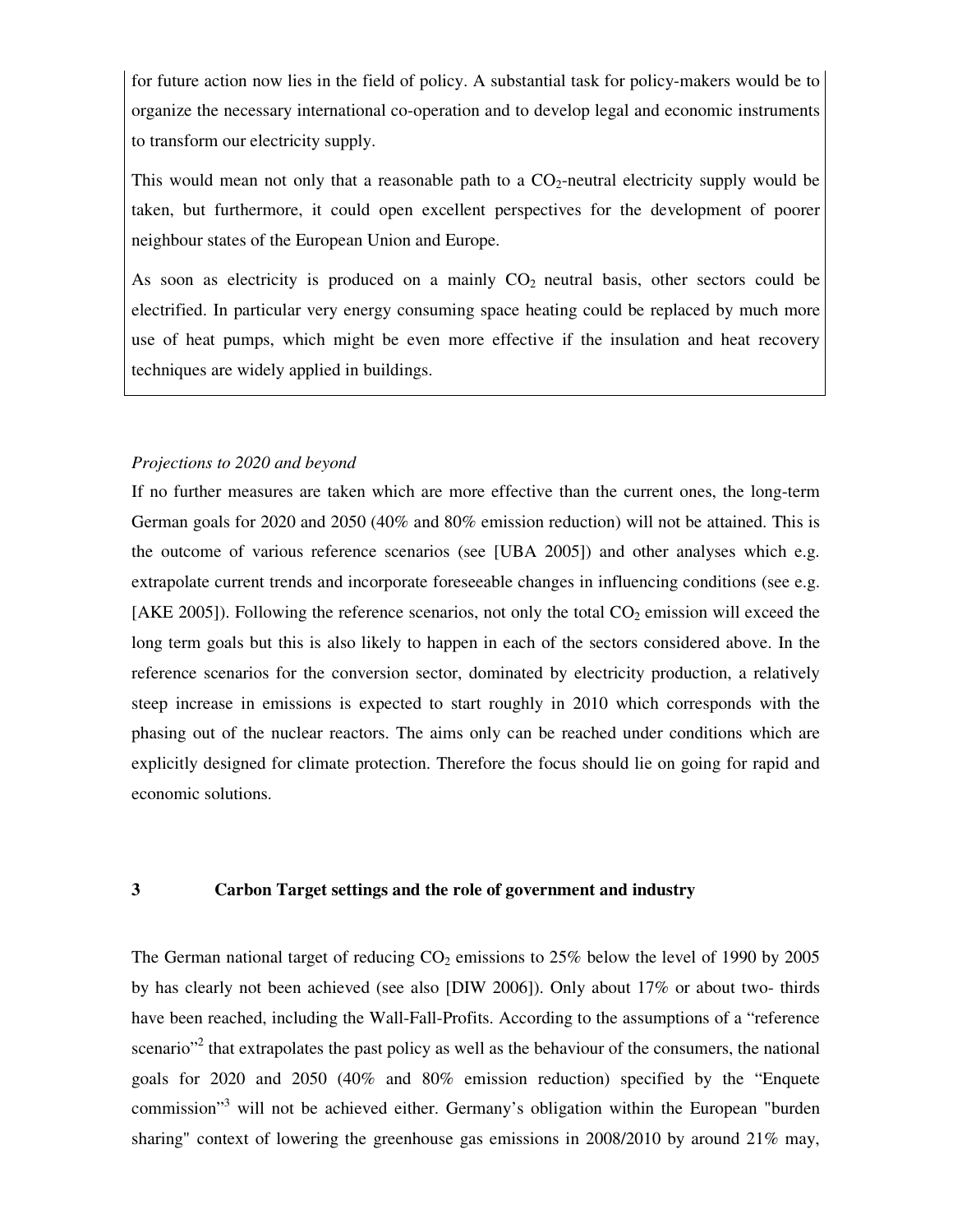according to the reference scenario also not be achieved, but the gap might become relatively small. However, national plans tend to fall somewhat short of this aim. After examining the German NAP  $II<sup>4</sup>$  more strictly, the European Community Commission reduced the German allocation plans substantially, allocating a quantity of only  $453.1 \text{ Mt}_{CO2}$  per year and allowed the German NAP II under these conditions [EU 2006]. The German NAP II proposed a cap of 482 Mt<sub>CO2</sub> per year which has since been reduced by almost 31 Mt<sub>CO2</sub> per year by the Commission. This cutback was immediately referred to as "not very comprehensible" (original German expression: "wenig nachvollziehbar") by the Federal Minister of Environment Sigmar Gabriel [BMU 2006].

The National Climate Protection Programme 2000 lists 64 measures for the reduction of greenhouse gas emissions introduced since autumn 1998 which should altogether reduce the emission by 142-156  $Mt_{CO2}$  by 2005 [BMU 2000]. Thirteen of the measures have been estimated to have the potential to reduce the emissions by more than 5  $Mt_{CO2}$  each and at least by 94  $Mt_{CO2}$ altogether (see Table 1). The real development since the beginning of the national climate protection programme did not at all fulfill the overall expectations as can easily be seen in Figure 1.  $CO_2$  emissions have only been reduced by far less than 20 Mt<sub>CO2</sub> or less than 10 Mt<sub>CO2</sub> between 1998 or 2000 and 2005.

**Table 1** Key measures of the national climate protection programme and anticipated effect of each measure on the reduction of  $CO<sub>2</sub>$  emissions by 2005 (Source of Table: [AKE 2005])

| <b>Measures for emission reduction</b>                                           | $MtC_{O2}$ |
|----------------------------------------------------------------------------------|------------|
| Ecological tax reform                                                            | 10         |
| Programmes to promote energy saving in existing buildings                        | $5 - 7$    |
| Measures relating to electricity consumption and tightening of the law on energy |            |
| efficiency labelling                                                             |            |
| Tax concessions in mineral oil tax for low-sulphur fuels                         | $2 - 5$    |
| Use of smooth-running oils and smooth-running tyres in newly licensed vehicles   | $3 - 5.5$  |
| Per-kilometre motorway toll for heavy goods vehicles                             |            |
| $CO2$ reduction in new vehicles / Agreement with the automobile industry         | $4 - 7$    |
| Energy saving directive for industry and small consumers                         | up to $6$  |
| Publicity campaigns and public awareness                                         |            |
| Accelerated construction of combined-cycle power plants fuelled by natural gas   | $5 - 10$   |
| Combined heat and power generation / Introducing a system of quotas (subsequent  | 10         |
| agreement in the order of with industry)                                         |            |
| Renewable Energy Sources Act (EEG)                                               | 10         |
| Forest management and conservation / Forestry development (carbon sink)          | 30         |
|                                                                                  |            |

The income from eco-taxes (Ökosteuer), the instrument of the ecological tax reform, was about 18 billion  $\epsilon$  in 2005 [BdsT 2005]. This would be a remarkably high bill for an emission reduction of 10  $Mt_{CO2}$  as estimated for this measure of the national climate protection programme, even if the anticipated reduction was reached. The calculatory costs per tonne of  $CO_2$  are 1800  $\epsilon$  and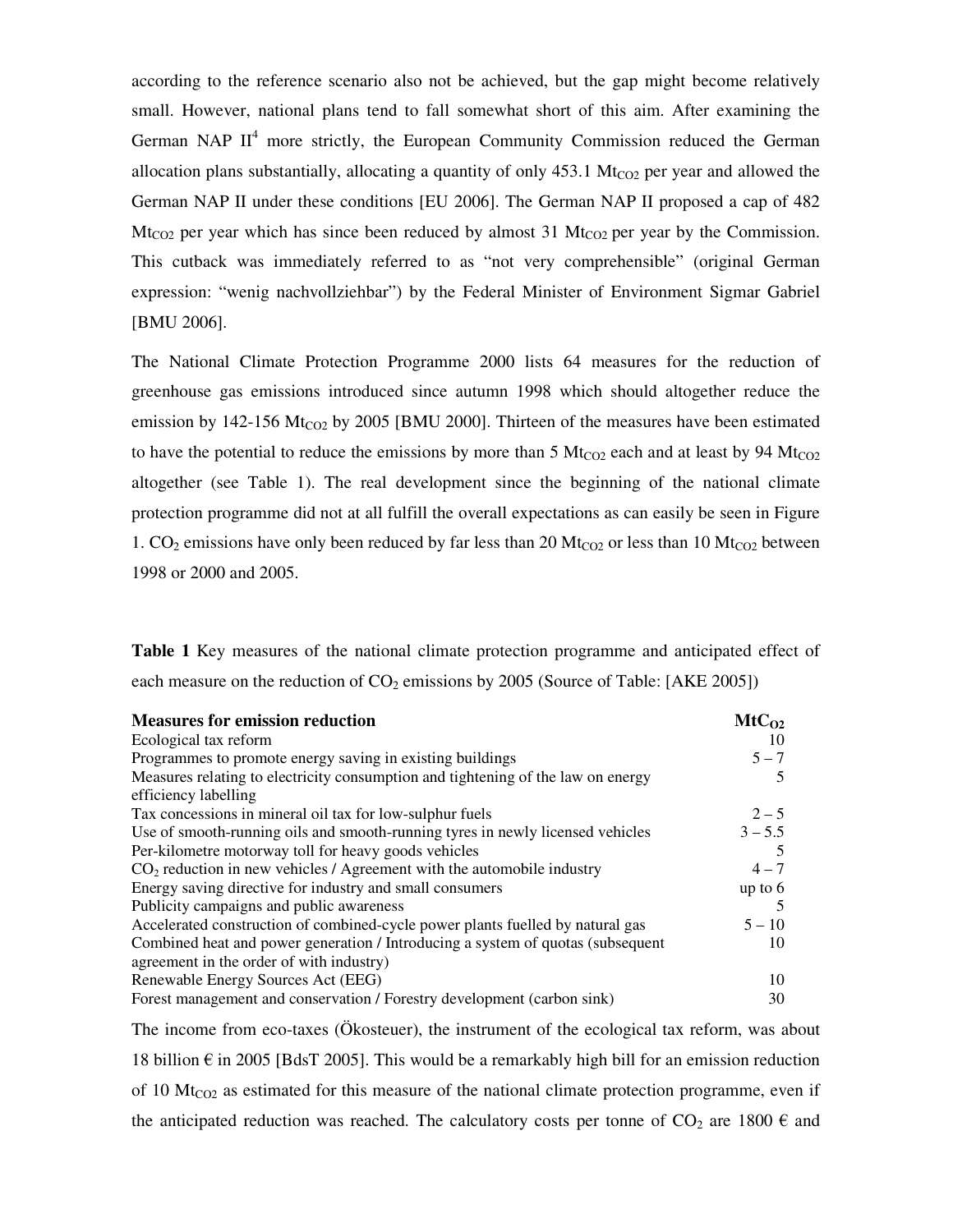could be compared with prices for the EU Allowances (EUA) for  $CO<sub>2</sub>$  emissions which are about 100 times lower as in this sugar-coated case of 10  $\text{Mt}_{CO2}$  emission reduction expected as a result of the Ökosteuer. In other words, the  $CO<sub>2</sub>$  avoidance costs per kWh of electricity causing a  $CO<sub>2</sub>$ emission of 600 g must be quite above  $1 \in \mathfrak{t}$  to be similarly ineffective. Using this example, one could diagnose that the indirect measure of making energy more expensive is a very ineffective and expensive way of reducing climate risks. On the other hand even a few cents per kWh of renewable electricity are often disqualified as being dangerous for the economy. The effect of the Renewable Energy Sources Act (EEG) driving renewable electricity production has been greater than the estimated savings of 10  $Mt_{CO2}$ .

In contrast to this very effective method, the free trade of emission certificates under the European Union Greenhouse Gas Emission Trading Scheme (EU ETS) introduced in 2005 seems to be a very costly instrument with no major effect on  $CO<sub>2</sub>$  emissions. Scientific investigations show a very high correlation between the development of the electricity tariffs and the market prices for emission certificates (see [Bundeskartellamt 2005]). Therefore the free trade of emission certificates can be seen as a national subsidy in the order of 10 billion euro annually (depending on the price per tonne of  $CO<sub>2</sub>$ ). Even if such a subsidy was not intended, it seems as though this scheme of dealing with the emission certificates prevents the intended emission reduction. If 10 billion euro were spent on extra costs of wind energy above the conventional production costs it would be enough to produce roughly one-third of German electricity even under wind conditions which are not very favourable as indeed is the case with wind conditions in Germany.

In Germany a lot of voluntary agreements on  $CO<sub>2</sub>$  emission reduction have been released by industry in different industrial sectors which altogether covered an annual emission of  $404 \mathrm{MT_{CO2}}$ or about 48% of the total CO<sub>2</sub> emissions in 1999. But "*the difficulty estimating the effect of the self obligation of the German economy lies in its unclear formulation and follows secondly from the predominant reference to the development of the specific emissions*" (translated from [UBA 2005]). As long as no unforeseen significant growth processes begin in the obligated industry sectors, past development suggests that the targeted reduction of 21% might be reached in the year 2012.

In the European traffic sector there has been some success concerning the distance-specific emissions of cars, which are currently responsible for  $10\%$  of the European CO<sub>2</sub> emissions. Since the start of the voluntary agreement between the European Automobile Manufacturers Association (ACEA) and the European Commission in 2000, ACEA has "*achieved continuous progress in reducing CO2 emissions, although less so in 2003 and 2004 than in previous years*". [EU 2006b]. "*Despite this progress, however,*" the association has "*to make considerable further*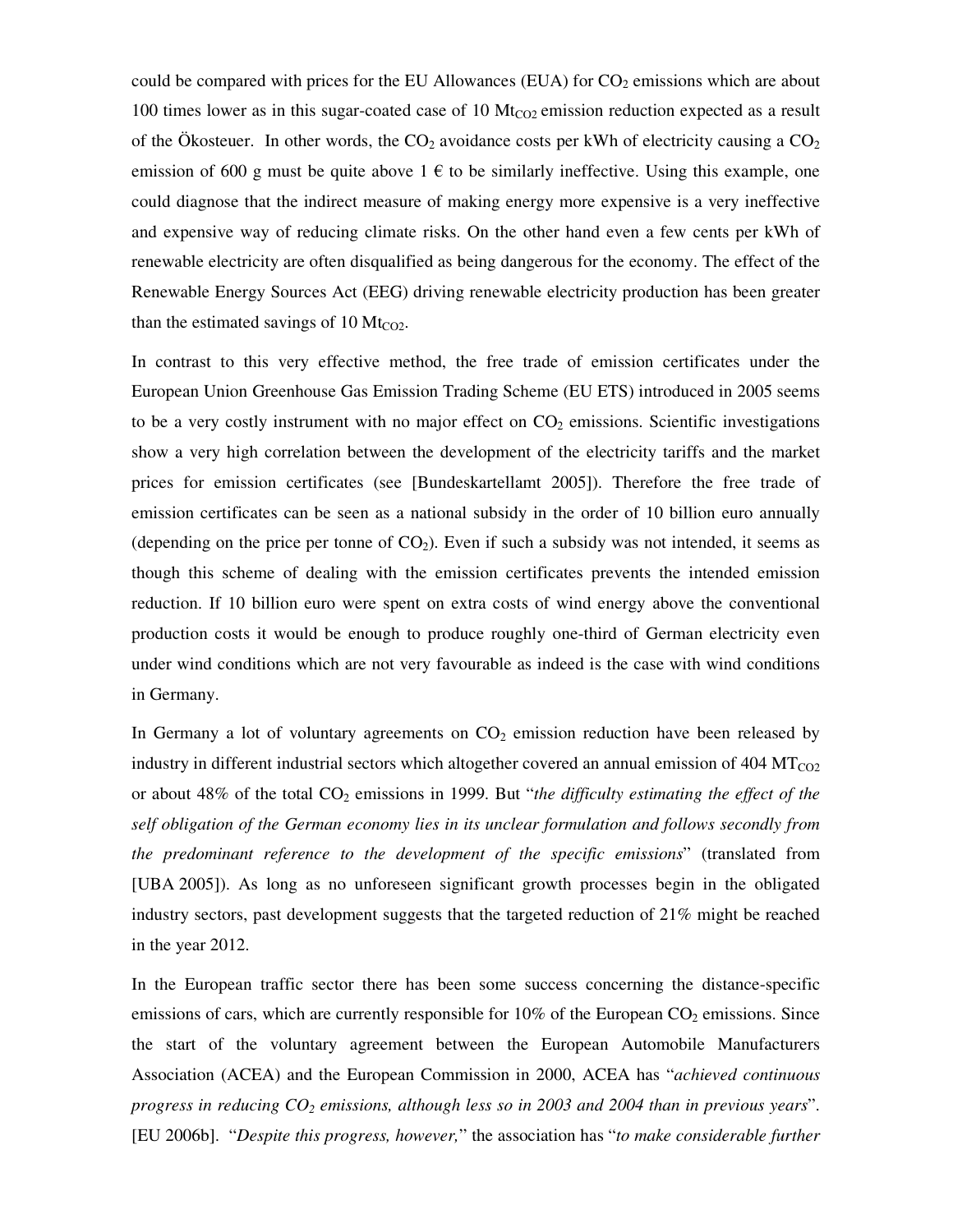*efforts if*" it is "*to reach the 140g CO2/km target by 2008/9. In the remaining years, until the deadline, annual reduction rates will need to reach 3.3% for ACEA*". Therefore there is an ongoing debate about further measures of emission reduction concerning the European car industry. The final EU target is an average  $CO<sub>2</sub>$  emission of 120g/km for all new passenger cars by 2012. But "*with automobile manufacturers expected to miss their 2012 voluntary target to reduce CO2 emissions, the Commission is divided on whether to introduce new binding legislation*" [EurActiv 2007]. Therefore "*Environment Commissioner Stavros Dimas wants to enshrine a 120g/km limit on average CO2 emissions from new cars from 2012 in binding EU legislation.*"

## **4 Formulas for an accelerated shift to carbon neutral growth**

Since the climate problem is an international problem it should be taken as such. A fast growth of the use of renewable energies could be obtained by an "international feed in law", as described in the box below, taking effect across national borders.

As a very efficient measure to increase energy efficiency, a Top Runner program should be introduced in Germany (see also [RfNE 2005]).

More binding legislation should be introduced to reduce energy intensity and thus carbon emissions. For example, a binding limit for distance-specific carbon emissions of cars, as discussed in the European Commission, would be such a measure. Other legislative measures could include the prohibition of technology which consumes much more energy as state of the art technology. This e.g. could save standby losses of about 25-30 TWh per year in the households and small consumers sector (see [AKE 2005]). Other legislative measures, for example, should be taken in the field of electrical drives as well as insulation and other technical specifications of buildings.

A very important measure is research. The real federal budget for energy research has been cut back from more than 700 million  $\epsilon$  in 1991 to less than 400 million  $\epsilon$  in 2005, which is only a fraction of 4.6% of the total federal research budget  $[BMWi 2007]^5$ . Thus the budget is far below the share of expenses for energy in society, and also neglects the fact that we will have to "win the future" of the worldwide climate in this field. Furthermore, the government should take responsibility for the development of new technologies. Therefore it should not only spend much more money on research but also on prototypes and market introduction. The focus should not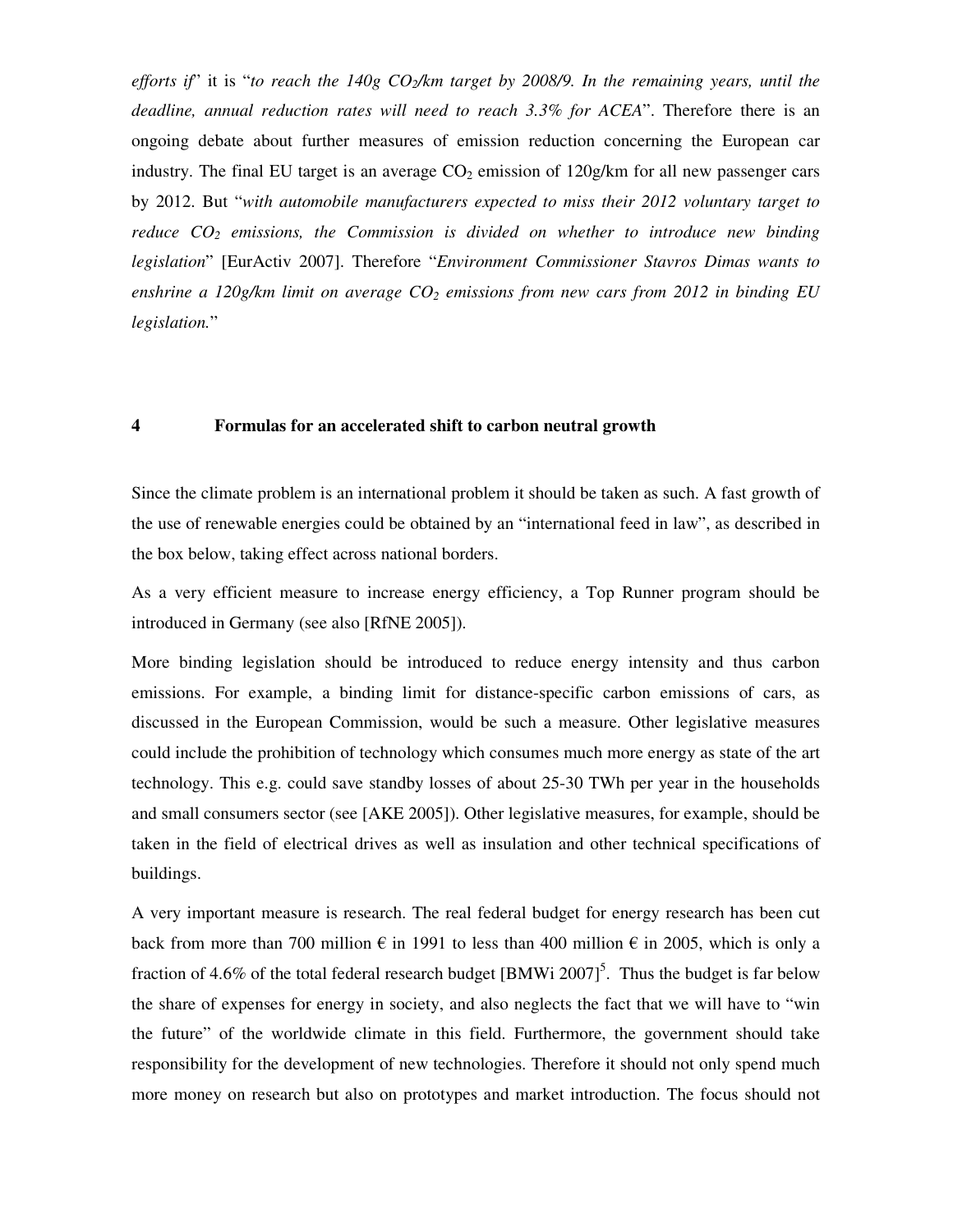only lie on technologies and strategies for national use but also take into account the international character of the climate problem, focussing also on international cooperation.

# **International feed in law**

The German feed in law was one of the biggest success stories for new renewable energies in the world. To extend this success worldwide, an international feed in law would be very helpful and if carefully arranged, it might in all probability promote the use of renewable energies more than any other measure. One possibility for Germany would be to extend the existing EEG to become an agreement which can be ratified by other nations or bring a similar arrangement on the international agenda coming into operation as soon as two countries have signed the agreement.

The EEG commits the utilities in Germany to accept any feed in of electricity from wind power and other renewable sources into the electricity grid. It furthermore commits the utilities to provide an appropriate electricity network, sufficient to take the renewable electricity. Furthermore, the EEG commits the utilities to pay a definite minimum feed in tariff for the renewable electricity – dependent on the kind of renewable source used for its production. The total bill is distributed according to the end-users electricity consumption of the utilities customers. One of its outcomes was the rapid growth of electricity production from wind energy which made Germany become the world leading wind energy nation.

This instrument is to be used further as a component of the energy policy and should be improved in its effect. In addition, amongst other things either the EEG should be extended or a new set of rules should be created which promote the development of renewable energies in form of an international agreement, which interested states can follow by ratification. Together, these states follow the aim of developing a rapid growth of the use of renewable energies and commit themselves on a long-term basis to change to a sustainable  $CO_2$ -neutral electricity supply. The financing of the cost of electricity is to be distributed proportionately, as with today's EEG, according to the respective electricity consumption of the final customers within each country. Deviating from the German EEG, as with the Spanish feed in regulation, it seems sensible that only extra costs above a certain minimum are to be paid by the new community of responsible states. This minimum is to be agreed upon with each country signing the agreement.

This international feed in law should, at least in the longer run, contain three steps to create an appropriate internationally effective instrument. The first step is to pay for the electricity fed into the electricity network of each country. Therefore it might be necessary to agree in a supplementary treaty that the costs of extending the national electricity network are also included into the feed in tariff if, for example, the good resources are far away from the existing network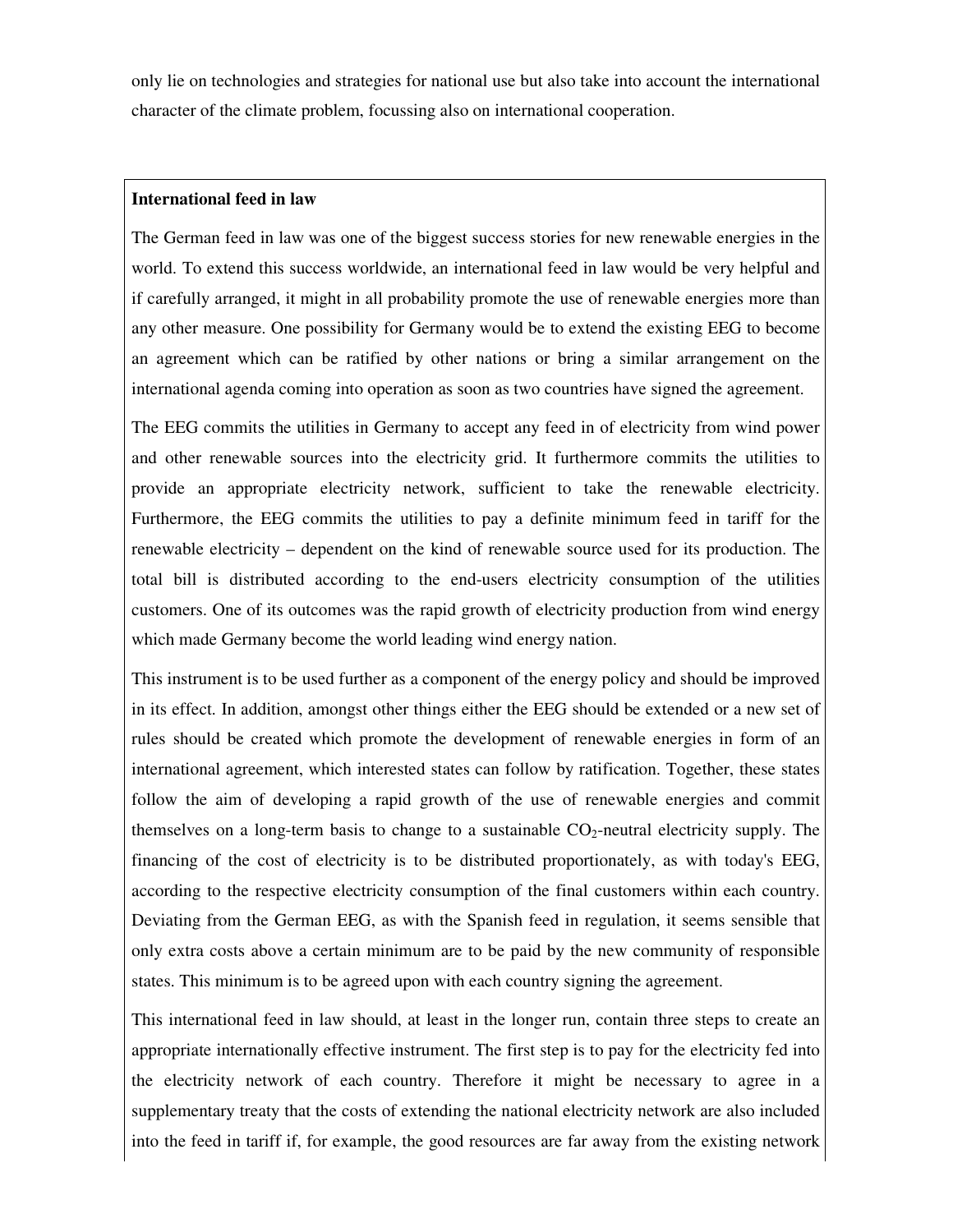and if the country is not able to easily afford the expenditures. The feed in tariff has to be built in such a manner that the energy specific tariff is lower at better sites but still stimulates the search for the best sites. The two next steps should incorporate the possibility of producing renewable electricity within one country and consuming it in neighbouring countries, as the second step, as well as in third countries as the third step, which means developing rules for third party access. This third step aims at progressively erecting an international renewable electricity supply system. If these steps are followed, it can be ensured that large favourable potentials of renewable energies can also be used in countries with small energy consumption or which are economically not easily able to afford the use of their renewable potentials. In this way these potentials can be placed into the service of climate protection and resource policy which are then both taken as international tasks. This form of "EEG" can thereby either be started bilaterally between Germany and other states or as a European task or most preferably as an international agreement for international ratification, whereby in particular an anchorage in the UN would appear expedient. The mechanism could eventually also developed as a new kind of CDM or as a kind of JI or make use of these instruments. The financing of renewable energy from abroad can be seen as a prelude, preparing the way for the second step of the export.

Such an international "EEG" could become a kind of development assistance for states to the south and east of the European Union and worldwide, which through the use of highly economical potentials and thus cheap renewable electricity would simultaneously be of advantage to the richer industrialised countries involved. With this, one substantial effect of an international "EEG" would be to open the use of particularly favourable locations for different renewable energies in including them into an international system, thus acquiring more economical solutions for climate protection than could be achieved with single-handed national attempts.

International co-operation in the field of electricity production and transmission opens up the possibility of a sustainable electricity supply using only renewable energies which would, even if only current technologies were used, be only slightly more expensive or even cheaper than our current electricity supply. These calculations are based on today's relatively high "renewable" technologies prices [Czisch 2004]. In the case of an approximate optimal use of the renewable resources and available techniques, costs of electricity from renewable energies could potentially lie under the current prices of comparable electricity from new fossile fired power plants. Thus a conversion to renewable energies could most likely lead to economical savings, which become continually larger as the renewable electricity generation becomes cheaper due to further technoeconomic progress.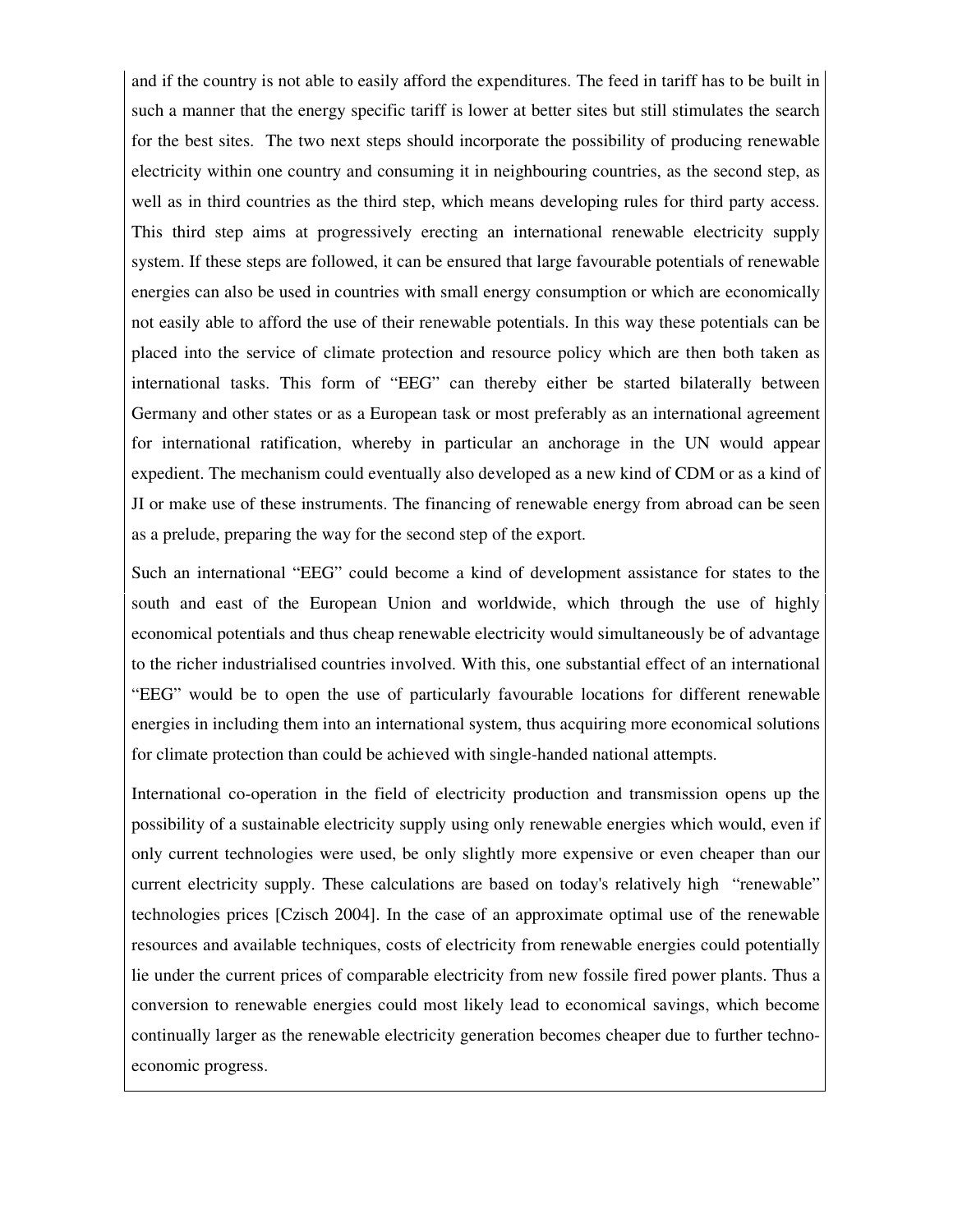# **5 Conclusion**

It has been shown that the German climate policy is not yet sufficient to enable national as well as international targets to be reached. Furthermore, considering the current results of climate research, it is questionable whether the emission targets are sustainable. In contrast to the growing public awareness of the climate problem and the growing frequency with which the issue is picked up in political speeches, endeavours to counteract the climate change do not always seem to be adequately committed. This may be seen as being reflected in the fact of the steadily shrinking federal budget for energy research or by the declining annual rates of emission reduction. It also may be seen as being reflected in the fact that many of the measures which have been set up are not very effective but nevertheless have not been replaced by better ones. However, there are methods, strategies and technologies available which are suitable to counteract the climate change in a manner which is easily affordable by the society. Even better ones may be found - better methods, better technology and better strategies - if enough effort was made to find them. Climate change is often seen as one of the biggest challenges mankind has ever been faced with. But the chances are that it is negligence rather than the practical infeasibility of the problem which will cause us real trouble. It is time to act.

## **6 Literature**

- AKE (2005), BLUM, W.; UMBACH, E.; URBAN, K. Climate Protection and Energy Supply in Germany 1990 2020 A study by the Deutsche Physikalische Gesellschaft (German Physical Society), Bad Honnef 2005 https://kobra.bibliothek.uni-kassel.de/handle/urn:nbn:de:hebis:34-200604119596
- DESTATIS (2006). Direkte CO2-Emissionen nach Produktionsbereichen im Inland, Statistisches Bundesamt Deutschland 2006, http://www.destatis.de/basis/d/umw/ugrtab4.php
- DIW (2006). ZIESING, H.-J. CO2-Emissionen in Deutschland im Jahre 2005 deutlich gesunken, Wochenbericht 12/2006 des DIW Berlin, http://www.diw.de/deutsch/produkte/publikationen/wochenberichte/jahrgang06/index.jsp?wochenbericht\_diw =wochenbericht\_diw&mediennr=0044932&ausgabeformat=wwwpublbereich+d+detail
- DoE (2006). World Energy Intensity--Total Primary Energy Consumption per Dollar of Gross Domestic Product Using Market Exchange Rates (Btu per 2000 U.S. Dollars), 1980-2004, International Energy Annual 2004, Energy Information Administration (IEA), U.S. Department of Energy 2006 http://www.eia.doe.gov/iea/wecbtu.html
- DoE (2006a). World Total Net Electricity Consumption (Billion Kilowatthours), 1980-2004, International Energy Annual 2004, Energy Information Administration (IEA), U.S. Department of Energy 2006 http://www.eia.doe.gov/iea/elec.html
- BGBL (2002). Gesetz zur geordneten Beendigung der Kernenergienutzung zur gewerblichen Erzeugung von Elektrizität. Vom 22. April 2002, Bundesgesetzblatt Jahrgang 2002 Teil I Nr. 26, Bonn am 26. April 2002 http://www.bgbl.de/ , http://217.160.60.235/BGBL/bgbl1f/BGBl102026s1351.pdf
- BDST (2005). Einnahmen aus der Ökosteuer und deren Verwendung in Milliarden Euro, Bund der Steuerzahler (BdSt), Berlin 2006, http://www.steuerzahler.de/file.php?f=65/Oekosteuer-Einnahmenverwendung.pdf
- BGBL (2002). Gesetz zur Neuregelung des Rechts der Erneuerbaren Energien im Strombereich. Vom 21. Juli 2004, Bundesgesetzblatt Jahrgang 2004 Teil I Nr. 40, Bonn am 31. Juli 2004 http://www.bgbl.de/ , http://217.160.60.235/BGBL/bgbl1f/bgbl104s1918.pdf
- BMU (2000). Nationales Klimaschutzprogramm Beschluss der Bundesregierung vom 18. Oktober 2000 (Fünfter Bericht der Interministeriellen Arbeitsgruppe - CO<sub>2</sub>-Reduktion -), Bundesministerium für Umwelt, Naturschutz und Reaktorsicherheit (BMU), Berlin, 2000 http://www.bmu.de/klimaschutz/downloads/doc/6886.php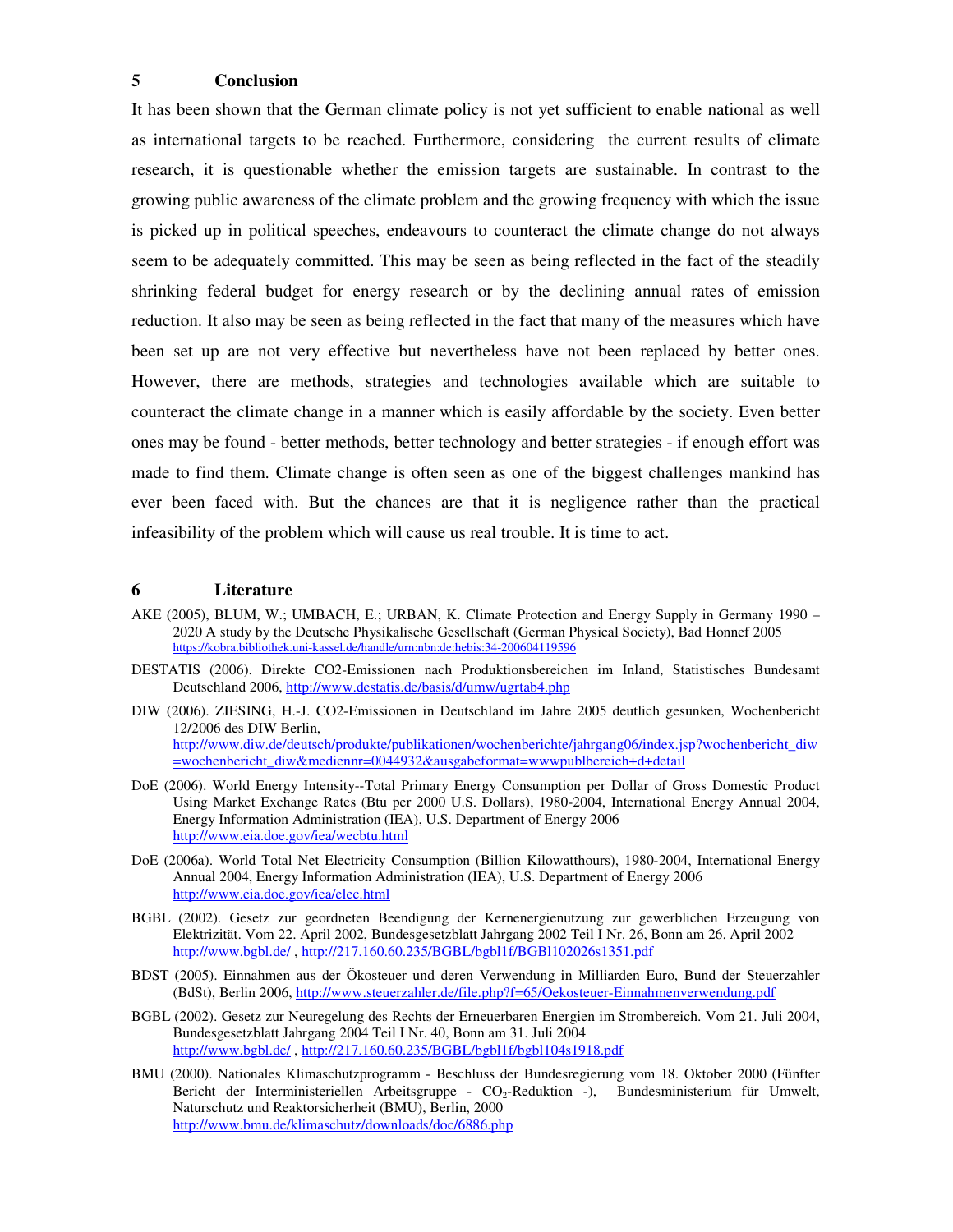- BMU (2006). Sigmar Gabriel: Emissionshandel muss transparenter werden, BMU-Pressedienst Nr. 313/06, Berlin 2006, http://www.bmu.de/pressemitteilungen/pressemitteilungen\_ab\_22112005/pm/pdf/38276.pdf
- BMWi (2007). Zahlen und Fakten: Energiedaten Nationale und Internationale Entwicklung, Bundesministerium für Wirtschaft und Technologie,

http://www.bmwi.de/BMWi/Navigation/Energie/Energiestatistiken/energiedaten,did=51884.html http://www.bmwi.de/BMWi/Redaktion/Binaer/energie-daten-gesamt,property=blob,bereich=bmwi,sprache=de,rwb=true.xls

- BUNDESKARTELLAMT (2005). Sachstandspapier zur Vorbereitung der mündlichen Verhandlung in Sachen Emissionshandel und Strompreisbildung, Bundeskartellamt, 8. Beschlussabteilung, Bonn 2006 http://www.bundeskartellamt.de/wDeutsch/download/pdf/06\_Sachstandspapier\_Emissionshandel\_und\_Strom preisbildung\_kor\_.pdf
- BUNDESTAG (1995). Deutscher Bundestag: Drucksache 13/260 vom 19.01.1995, Entschließungsantrag zu dem Schlußbericht der Enquete-Kommission »Schutz der Erdatmosphäre« zu dem Thema Mehr Zukunft für die Erde -- Nachhaltige Energiepolitik für dauerhaften Klimaschutz, http://dip.bundestag.de/btd/13/002/1300260.asc
- BUNDESTAG (1995a). Deutscher Bundestag: Drucksache 13/821 vom 15.03.1995, Beschlußempfehlung und Bericht des Ausschusses für Umwelt, Naturschutz und Reaktorsicherheit (16. Ausschuß) zum Schlußbericht der Enquete-Kommission ,,Schutz der Erdatmosphäre`` zum Thema Mehr Zukunft für die Erde, http://dip.bundestag.de/btd/13/008/1300821.asc
- BUNDESTAG (1995b). Deutscher Bundestag: Plenarprotokoll 13/27 vom 16.03.1995, see contributions from Bundesministerin Dr. Angela Merkel [CDU] and Anke Fuchs [SPD] http://dip.bundestag.de/btd/13/002/1300260.asc
- BUNDESTAG (2002). Enquete-Kommission Nachhaltige Energieversorgung unter den Bedingungen der Globalisierung und der Liberalisierung, Deutscher Bundestag, Germany 2002 http://www.bundestag.de/parlament/gremien/kommissionen/archiv14/ener/ Enquete Commission on Sustainable Energy Supply Against the Background of Globalisation and Liberalisation - Summary of the Final Report, , Deutscher Bundestag, Germany 2002 http://www.bundestag.de/parlament/gremien/kommissionen/archiv14/ener/schlussbericht/engl.pdf
- CZISCH, G. (2005), Szenarien zur zukünftigen Stromversorgung Kostenoptimierte Variationen zur Versorgung Europas und seiner Nachbarn mit Strom aus erneuerbaren Energien: Dissertation, Uni Kassel https://kobra.bibliothek.uni-kassel.de/handle/urn:nbn:de:hebis:34-200604119596 https://kobra.bibliothek.uni-kassel.de/bitstream/urn:nbn:de:hebis:34-200604119596/1/DissVersion0502.pdf
- ERS (2006). Real GDP (2000 dollars) Historical, International Macroeconomic Data Set, Economic Research Service (ERS), United States Department of Agriculture (USDA) 2006, http://www.ers.usda.gov/data/macroeconomics/
- EU (2006). Emissions trading: Commission decides on first set of national allocation plans for the 2008-2012 trading period, European Union Press Releases, Brussels 2006 http://europa.eu/rapid/pressReleasesAction.do?reference=IP/06/1650
- EU (2006a). CO<sub>2</sub> emissions from new cars down by more than  $12\%$  since 1995, European Union Press Releases, Brussels 2006, http://europa.eu/rapid/pressReleasesAction.do?reference=IP/06/1134
- EURACTIV (2007). Commission divided over car-emissions rules, EurActiv, Brussels 2007, http://europa.eu/rapid/pressReleasesAction.do?reference=IP/06/1134
- GCJS CZISCH, G. und SCHMID, J. (2004). Low Cost but Totally Renewable Electricity Supply for a Huge Supply Area – a European/Transeuropean Example, WWEC 2004 – The 3rd World Wind Energy Conference, Renewable Energy Exhibition – The 2nd Wind Power Asia, Peking, Oktober/November 2004, Internetveröffentlichung:

http://www.iset.uni-kassel.de/abt/w3-w/projekte/WWEC2004.pdf

- IPCC (2005). IPCC Special Report on Carbon dioxide Capture and Storage, Intergovernmental Panel on Climate Change (IPCC), http://www.ipcc.ch/activity/srccs/index.htm
- NAP (2004) Nationaler Allokationsplan für die Bundesrepublik Deutschland 2005-2007 (Beschluss des Bundeskabinetts vom 31.03.2004), Bundesministerium für Umwelt, Naturschutz und Reaktorsicherheit (BMU), http://www.bmu.de/emissionshandel/doc/5721.php : National Allocation Plan for the Federal Republic of Germany 2005-2007, http://www.bmu.de/english/emissions\_trading/national\_allocation\_plan/doc/5894.php
- NAP II (2006) Nationaler Allokationsplan für die Bundesrepublik Deutschland 2008-2012, Bundesministerium für Umwelt, Naturschutz und Reaktorsicherheit (BMU), http://www.bmu.de/files/emissionshandel/downloads/application/pdf/nap\_2008\_2012.pdf
- RFNE (2005) Energiesparen im Massenmarkt, Newsletter, Rat für Nachhaltige Entwicklung, Berlin 2005 http://www.nachhaltigkeitsrat.de/aktuell/news/2005/15-06\_04/index.html